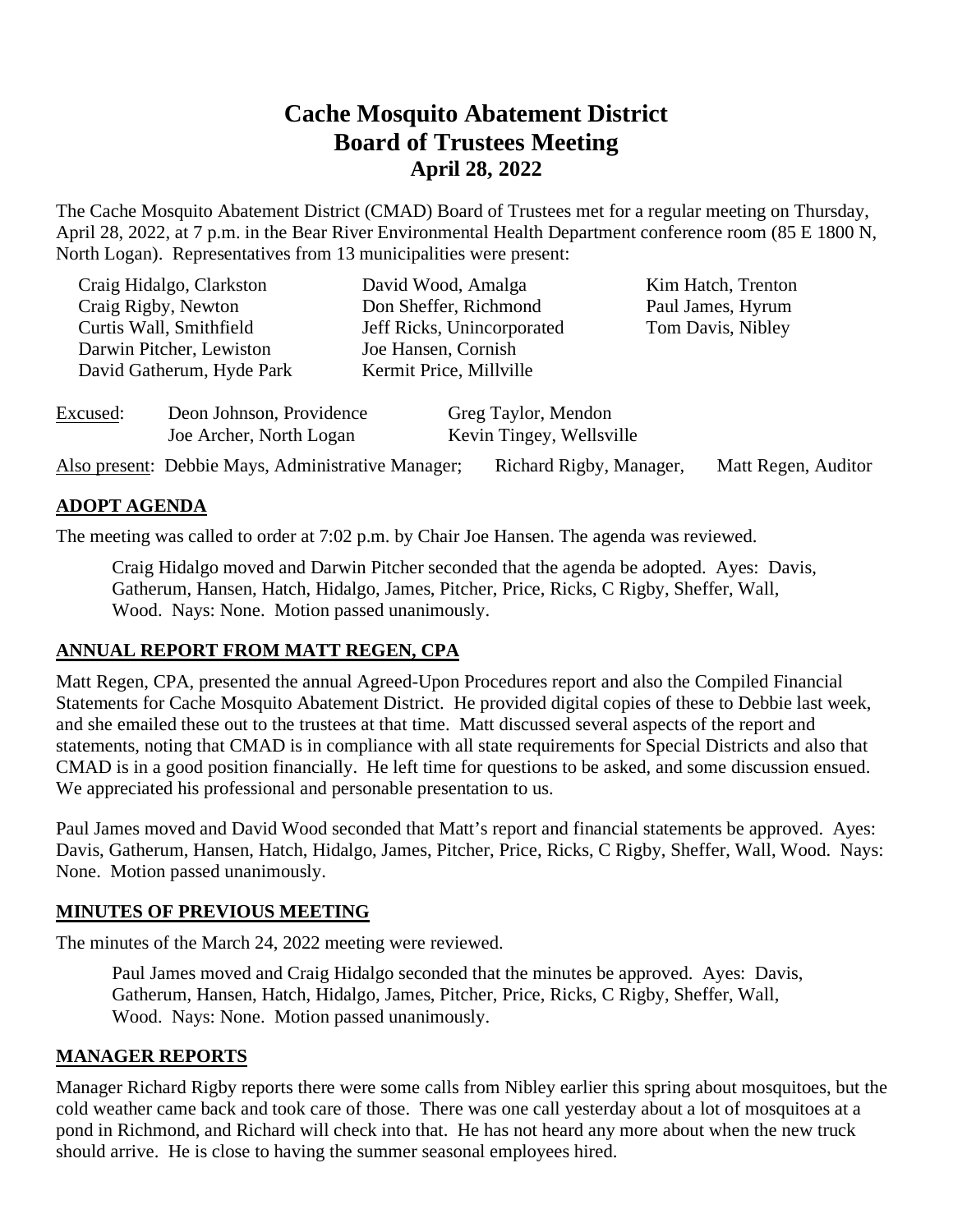Administrative Manager Debbie Mays spoke about receiving a call a few weeks ago from an auditor in the Unemployment Division of Workforce Services. The auditor let Debbie know they do not have CMAD registered in their system. The auditor reported it looked like registration started to be set up in 2012, but then for some reason was never finished. She also spoke to Debbie about the need to provide a quarterly report to them. Debbie followed all of the steps as asked to get CMAD registered and has submitted the required reports as requested. CMAD has been assessed to pay an unemployment amount in behalf of a former seasonal employee who filed a claim. Debbie at first thought this must be a mistake and appealed the decision, but the judge held us liable. One payment has been made at this point. Other payments may be required in the future.

Debbie provided a handout with updated information on this month's bills as well as our 2022 budget position. She also provided the actual 2021 surplus amount which she computed after our final distribution check was received from the County Treasurer this month. In the past, any surplus amount was always placed into savings as we prepared to construct our building. As our building is now finished, there will be further discussion among the trustees on what to do with surplus funds. Some questions about the possibilities for surplus funds were directed to Matt Regen earlier in the evening, and he provided some ideas to consider.

Debbie let the Board know she is planning to retire this fall. She expressed her appreciation for the chance to work as Administrative Manager and let them know she has very much enjoyed her time with CMAD. The timeline of hiring a replacement was discussed, and Debbie agreed to prepare a position announcement for the Board to review at our May meeting. Volunteers were requested to be part of a hiring committee. Craig Hidalgo and Jeff Ricks volunteered to be part of the committee, along with Debbie and Manager Richard Rigby.

**BILLS:** Bills for the month were presented and reviewed:

| Personnel                            |            | Abatement                      |            |
|--------------------------------------|------------|--------------------------------|------------|
| Payroll Tax Liability                | \$244.40   | Fuel                           | \$190.53   |
| Administrative Manager               | \$760.50   | Maintenance                    |            |
| Manager                              | \$2,227.05 | Napa (oil, air filters)        | \$390.18   |
| Website Manager                      | \$75.96    | MSC (air filters for bldg)     | \$73.92    |
| Workers, Larvicide                   | \$131.16   | Lee's Ace (clamps, fasteners)  | \$21.78    |
|                                      |            | Lee's Ace (storage organizer)  | \$44.34    |
| Administration                       |            | Lee's Ace (term rng, fins)     | \$21.57    |
| Administrative Manager Mileage       | \$54.11    | Wilson Motor (bulb, cover)     | \$122.85   |
| Dues (Entity Regis. Lt. Gov. office) | \$25.00    | MSC (rubber vibr bearing pads) | \$135.30   |
| <b>Office Equipment</b>              |            | MSC (rubber vibr bearing pads) | \$217.36   |
| Comcast                              | \$427.31   | <b>Operations Site</b>         |            |
| <b>PO Box Annual Renewal</b>         | \$84.00    | <b>Hyde Park City</b>          | \$141.96   |
| <b>Phones</b>                        |            | Rocky Mountain Power           | \$559.28   |
| Google Cloud                         | \$12.00    | <b>Dominion Energy</b>         | \$633.49   |
| Verizon                              | \$460.56   |                                |            |
| Premiums (Unemploymt pymnt 3/21)     | \$31.79    | <b>Vehicles/Equipment</b>      |            |
| Trustee Comp, Mileage, Officer       | \$1,942.19 | Pickup Trucks                  | \$4,038.99 |
| Website (Westhost domain regis.)     | \$32.28    |                                |            |

Craig Rigby moved and Darwin Pitcher seconded that the bills be approved. Ayes: Davis, Gatherum, Hansen, Hatch, Hidalgo, James, Pitcher, Price, Ricks, C Rigby, Sheffer, Wall, Wood. Nays: None. Motion passed unanimously.